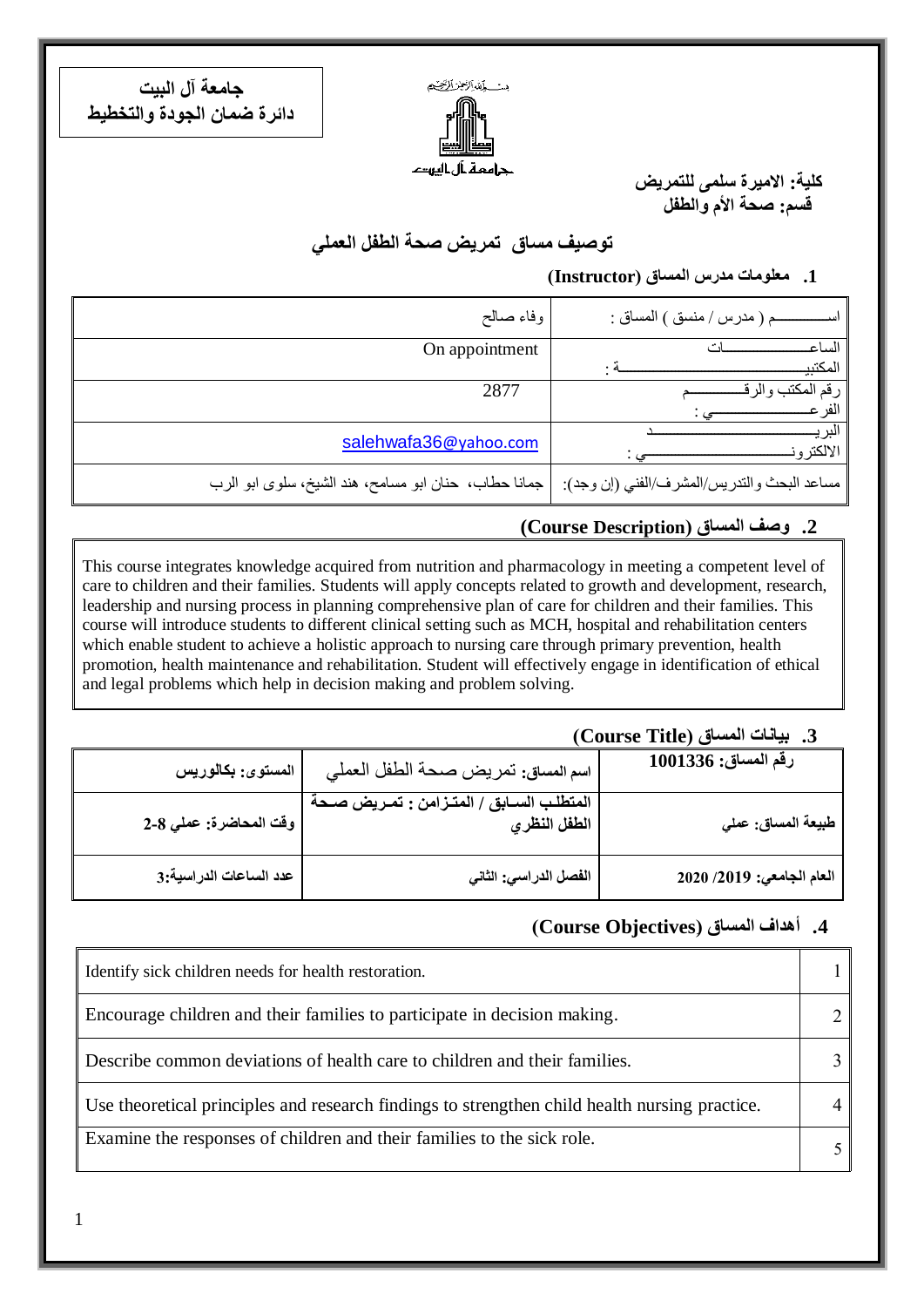Support the spiritual beliefs and practices of children and their families.

#### **(Intended Student Learning Outcomes) التعلم مخرجات .5 )المعرفة والمهارات والكفايات(**

يفترض بالطالب بعد دراسته لهذا المساق أن يكون قادرا على:

- 1. Use the nursing process based on the standards of professional practice to achieve the goals of health restoration in caring for children and their families.
- 2. 2- Use theoretical principles and research findings to strengthen child health nursing practice.
- 3. Communicate therapeutically with children and their families.
- 4. Collaborate interdependently with other members of the health team.
- 5. demonstrate initiative and accountability in managing care of children and their families.

| الموضــــوع                                                        | الأسبوع                      |
|--------------------------------------------------------------------|------------------------------|
| Orientation to course in faculty labs                              | الأول                        |
| Start of clinical training & skills : Pediatric V.S & measurements | الثاني                       |
| Quiz of the introductory lab                                       | الثالث                       |
| Nursery activity                                                   | الرابع                       |
| <b>MCH</b>                                                         | الخامس                       |
| Orientation to Hospital                                            | السادس                       |
| V.S training $&$ evaluation                                        | السابع                       |
| Growth measurements training $&$ evaluation                        | الثامن                       |
| Soapie discussion                                                  | التاسع                       |
| Start of seminar presentations                                     | العاشر                       |
| Care plan discussion                                               | الحادي عشر                   |
| <b>Medication training</b>                                         | الثاني عشر                   |
| Intravenous fluid training                                         | الثالث عشر                   |
| <b>Final clinical exam</b><br>$2.41 \times 10^{-4}$                | الرابع عشر<br>1.41.41<br>. . |

## **.6 محتوى المساق)Content Course)**

6

**.7 استراتيجيات التعليم والتعلم وطرق التقويم**

**)Teaching and learning Strategies and Evaluation Methods(**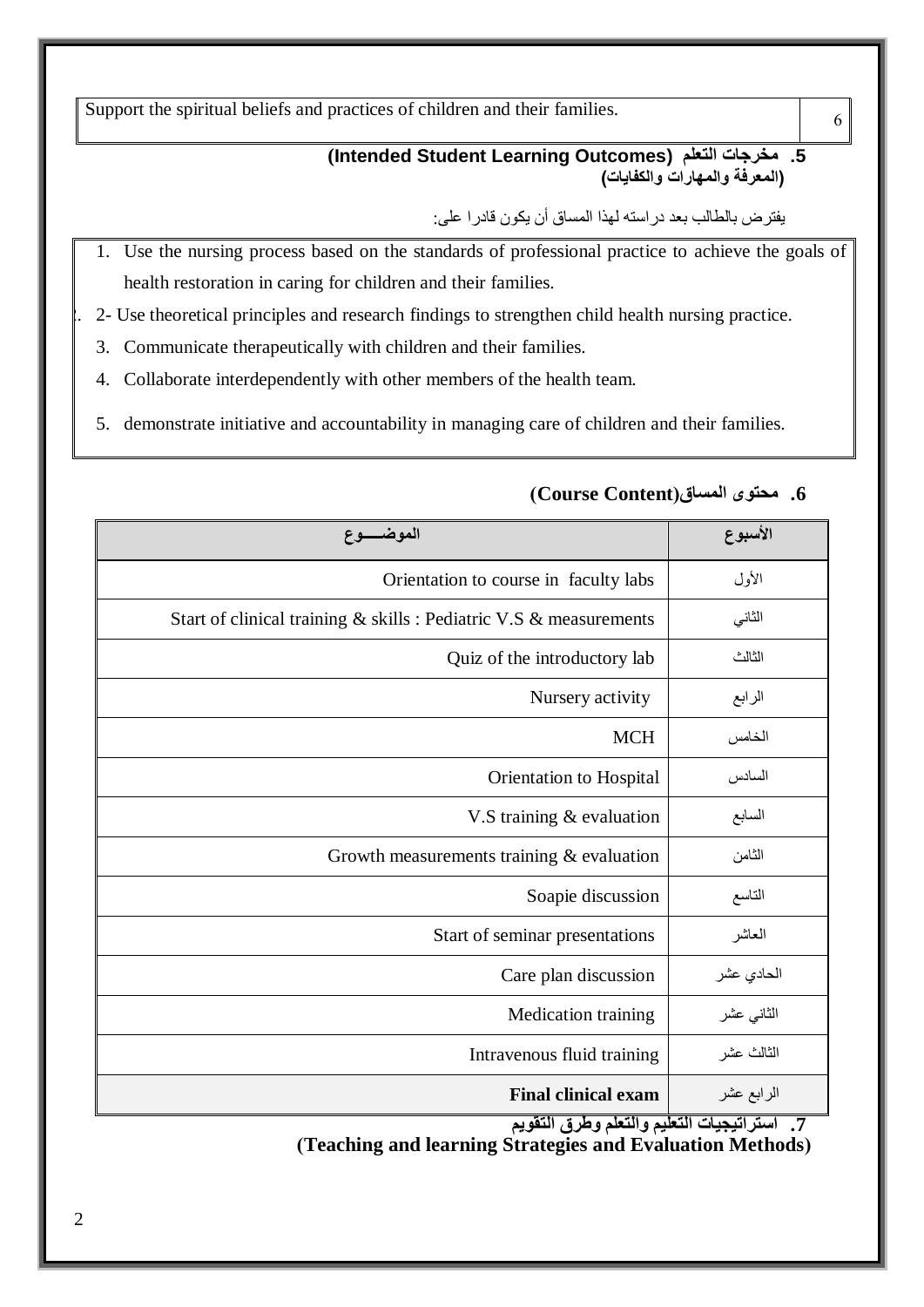| نوع التقويم/القياس<br>(آمتحان/عُروض<br>صفية/مناقشة/واجبات) | أنشطة التعلم                    | استراتيجيات التدريس                                                                                            | مخرجات التعلم                     | ت              |
|------------------------------------------------------------|---------------------------------|----------------------------------------------------------------------------------------------------------------|-----------------------------------|----------------|
| Clinical<br>application                                    | 3training on child<br>$\bullet$ | Lab simulation<br>$\bullet$                                                                                    | $V$ .s &<br><b>Measurments</b>    | 1              |
| Care plan<br>Soapie<br>Case study                          | Direct<br>discussion            | Post conference.<br><b>Nursing Rounds</b><br>In-depth clinical<br>discusses (one<br>to one) (case<br>studies). | Learning<br>pediatric<br>diseases | $\overline{2}$ |
| <b>Seminars</b>                                            | Student<br>presentation         | Assigned<br>Readings<br>Project<br>presentation                                                                | Identify new<br>topics            | 3              |
| Clinical<br>application                                    | Demonstration<br>$\bullet$      | <b>Health classes</b><br>$\bullet$<br>(Nursery and MCH)                                                        | Master<br>immunization            | $\overline{4}$ |

# **.8 تقييم الطلبة )Assessment)**

| توزيع الدرجات لكل أسلوب | توقيت التقييم   | الأساليب المستخدمة                                                              |
|-------------------------|-----------------|---------------------------------------------------------------------------------|
| 10                      | Mid & final     | <b>Clinical Performance Evaluation Checklist</b>                                |
| 5                       | Fourth week     | Nursery                                                                         |
| 12                      | During semester | <b>Clinical Procedures</b><br>Physiological measurements $\&$<br>$\circ$<br>P.E |
| 15                      | During semester | Clinical Nursing NCP,<br>تسلم بعد اسبوع من تاريخ استلام الحالة                  |
| 15                      |                 | Case study                                                                      |
| 6.5                     |                 | <b>MCH</b>                                                                      |
| 5                       |                 | soupie                                                                          |
| 6.5                     |                 | Lab                                                                             |
| 25                      |                 | Final written exam                                                              |

# **-9 الكتاب المقرر )Book Text)**

|                                             | المرجع الرئيس |
|---------------------------------------------|---------------|
| Wong's Clinical Manual of Pediatric Nursing |               |
| Wilson, D                                   | المو لف       |
| Mosby/Elsevier: St. Louis                   | الناشر        |